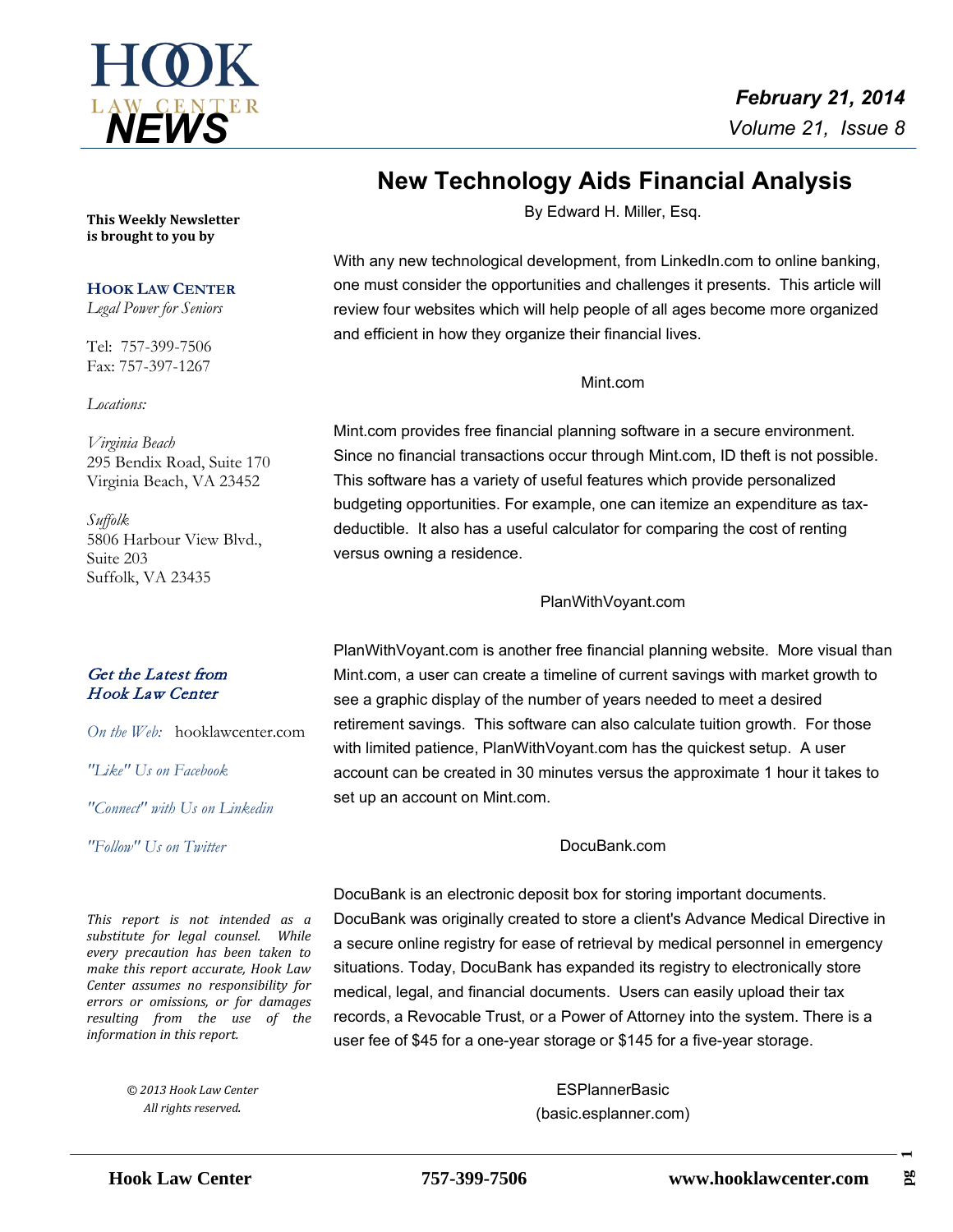

# **New Technology Aids Financial Analysis – Cont'd.**

ESPlannerBasic is a much more comprehensive website than Mint.com, and it has stronger tools than both PlanWithVoyant.com and Mint.com. ESPlannerBasic has a very different attitude from that of Mint.com or Playwithvoyant.com; instead of letting the user set his or her own goals, it tells the user what is needed to continue to experience the same standard of living. This is especially helpful when one considers that most people do not save ten percent of their income, do not adjust their tax withholding each year, and do not live in homes they truly can afford. ESPlannerBasic does not let the user set his or her own goals if such goals are unreasonable; instead, it keeps the user in touch with reality by including inflation and property taxes in its calculations.

### **Conclusion**

As much as these websites will help people manage their assets, such websites should supplement, and not replace, the use of professional advice. The information these websites provide is personalized, but it is not necessarily comprehensive. For example, a website might suggestone purchase more life insurance to protect a spouse, but an attorney would still need to review how to structure the ownership of such a policy in order to avoid the Federal Estate Tax.

Lastly, certain legal documents must be maintained in their original form. For example, when a will is probated after someone's death, a Court will require the original signed will. Copies are not accepted. Hook Law Center, which specializes in Elder Law, is an expert at advising in Estate Planning and/or Long-Term Care Planning issues.



**Dogs' Origin**

**Hook Law Center:** Kit Kat, what is the origin of dogs?

**Kit Kat**: Well, there was some disagreement on the subject until recently. One group of scientists thought that dogs originated in East Asia and had evolved from wolves. Another group thought the origin took place in Europe. A third group of scientists comprising an international team headed by UCLA biologists, using genetic analysis, point to the Middle East as the point of origin. Regardless, we are glad dogs are here. They have been man's loyal companion for centuries. Today they serve police as well as the military. They are extremely intelligent.

The work of the UCLA biologists is very interesting. They did a comprehensive study involving 900 dogs from 85 breeds and included 200 wild gray wolves from several areas of the world. According to their evidence, dogs

 $\mathbf{a}$